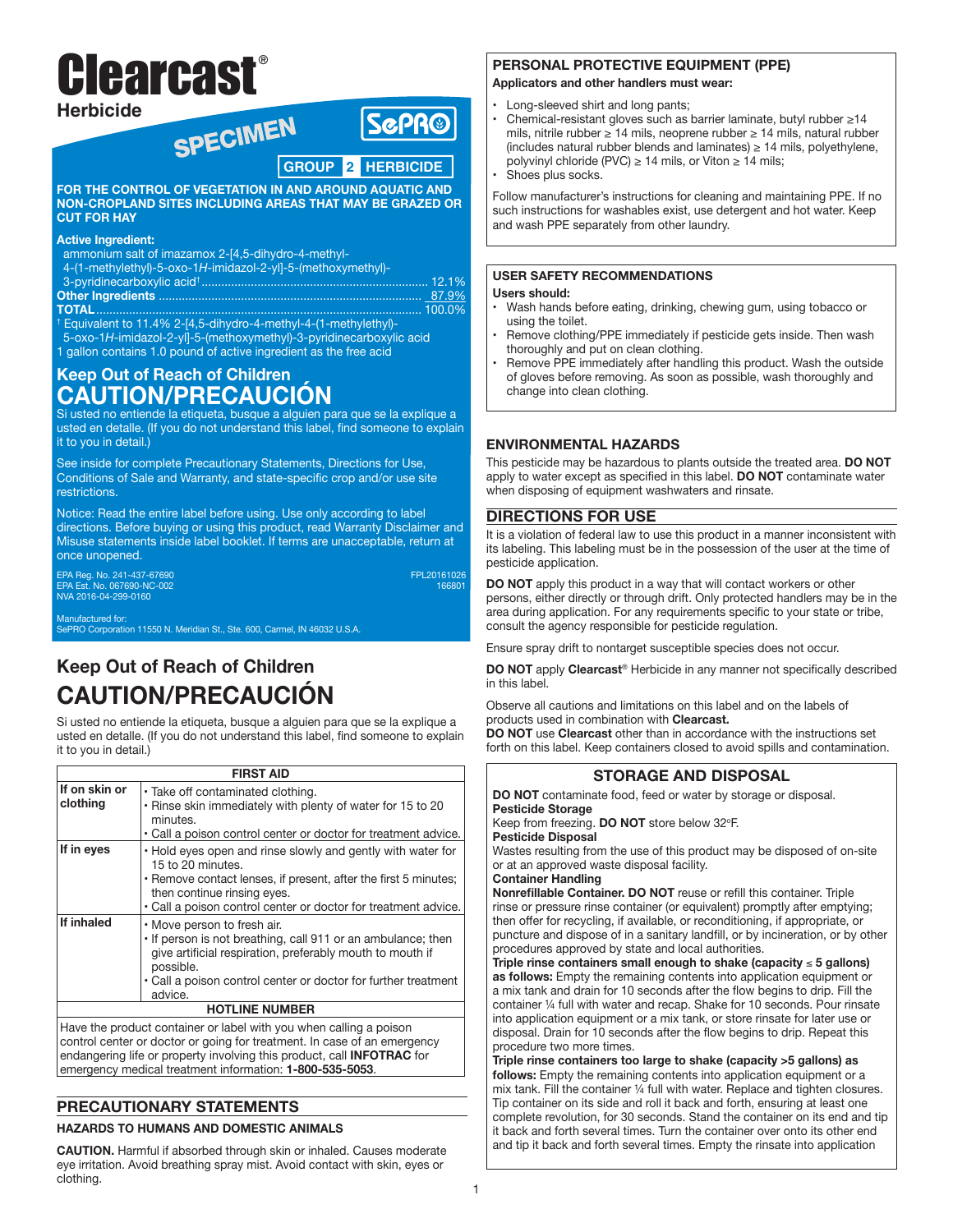#### **STORAGE AND DISPOSAL** *(continued)*

equipment or a mix tank, or store rinsate for later use or disposal. Repeat this procedure two more times.

**Pressure rinse as follows:** Empty the remaining contents into application equipment or mix tank and continue to drain for 10 seconds after the flow begins to drip. Hold container upside down over application equipment or mix tank, or collect rinsate for later use or disposal. Insert pressure rinsing nozzle in the side of the container and rinse at about 40 PSI for at least 30 seconds. Drain for 10 seconds after the flow begins to drip.

**Refillable Container.** Refill this container with pesticide only. **DO NOT** reuse this container for any other purpose. Triple rinsing the container before final disposal is the responsibility of the person disposing of the container. Cleaning before refilling is the responsibility of the refiller. **Triple rinse as follows:** To clean the container before final disposal, empty the remaining contents from this container into application equipment or mix tank. Fill the container about 10% full with water. Agitate vigorously or recirculate water with the pump for 2 minutes. Pour or pump rinsate into application equipment or rinsate collection system. Repeat this rinsing procedure two more times.

When this container is empty, replace the cap and seal all openings that have been opened during use; return the container to the point of purchase or to a designated location. This container must only be refilled with a pesticide product. Prior to refilling, inspect carefully for damage such as cracks, punctures, abrasions, worn-out threads and closure devices. Check for leaks after refilling and before transport. **DO NOT** transport if this container is damaged or leaking. If the container is damaged, or leaking, or obsolete and not returned to the point of purchase or to a designated location, triple rinse emptied container and offer for recycling, if available, or dispose of container in compliance with state and local regulations.

## **IN CASE OF EMERGENCY**

In case of large-scale spill of this product, call INFOTRAC at 1-800-535-5053.

- In case of medical emergency regarding this product, call:
- Your local doctor for immediate treatment
- Your local poison control center (hospital)
- INFOTRAC: 1-800-535-5053

#### **Steps to take if material is released or spilled:**

- Dike and contain the spill with inert material (sand, earth, etc.) and transfer liquid and solid diking material to separate containers for disposal.
- Remove contaminated clothing, and wash affected skin areas with soap and water.
- Wash clothing before reuse.
- Keep the spill out of all sewers and open bodies of water.

## **PRODUCT INFORMATION**

**Clearcast**® **herbicide** is an aqueous formulation that may be diluted in water and either applied directly to water for the control/suppression of certain submerged aquatic vegetation or applied as a broadcast or spot spray to floating and emergent vegetation. Aquatic sites that may be treated include estuarine and marine sites, ponds, lakes, reservoirs, wetlands, marshes, swamps, bayous, arroyos, ditches, canals, streams, rivers, creeks and other slow-moving or quiescent bodies of water. **Clearcast** may also be used during drawdown conditions. **Clearcast** may also be applied for terrestrial and riparian vegetation control in industrial noncropland sites, and railroad, utility, and highway rights-of-way. Industrial noncropland sites include utility plant sites, tank farms, pumping installations, storage areas, fence rows and ditch banks. **Clearcast** may also be used for the establishment and maintenance of wildlife openings. **Clearcast** may also be used on those sites listed above that may be grazed or cut for hay.

**Clearcast** is quickly absorbed by foliage and/or plant roots and rapidly translocated to the growing points stopping growth. Susceptible plants may develop a yellow appearance or general discoloration and will eventually die or be severely growth inhibited.

**Clearcast** is herbicidally active on many submerged, emergent and floating broadleaf and monocot aquatic plants. The relative levels of control and selectivity can be manipulated by using a choice of rates and herbicide placement (water injected or floating/emergent foliar application).

To help maintain the utility of herbicide programs, the use of herbicides with different modes of action is effective in managing weed resistance.

#### **Spray Adjuvants**

Applications of **Clearcast** to emergent, floating or shoreline species require the use of a spray adjuvant. Always use a spray adjuvant that is appropriate for aquatic sites.

**Nonionic Surfactants** - Use a nonionic surfactant at 0.25% volume/volume (v/v) or higher (see manufacturer's label) of the spray solution (0.25% v/v is equivalent to 1 quart in 100 gallons). For best results, select a nonionic surfactant with an HLB (hydrophilic to lipophilic balance) ratio between 12 and 17 with at least 70% surfactant in the formulated product (alcohols, fatty acids, oils, ethylene glycol or diethylene glycol should not be considered as surfactants to meet the above requirements).

**Methylated Seed Oils or Vegetable Oil Concentrates** - Instead of a surfactant, a methylated seed oil or vegetable-based seed oil concentrate may be used at 1.5 to 2 pints per acre. When using spray volumes greater than 30 gallons per acre, mix methylated seed oil or vegetable-based seed oil concentrates at 1% of the total spray volume, or alternatively use a nonionic surfactant as described above. Research indicates that these oils may aid in **Clearcast** deposition and uptake by plants under stress.

**Silicone-based Surfactants** - See manufacturer's label for specific rates. Silicone-based surfactants may reduce the surface tension of the spray droplet allowing greater spreading on the leaf surface as compared to conventional nonionic surfactants. However, some silicone-based surfactants may dry too quickly, limiting herbicide uptake.

**Invert Emulsions** – **Clearcast** can be applied as an invert emulsion. The spray solution results in an invert (water-in-oil) spray emulsion designed to minimize spray drift and spray runoff, resulting in more herbicide on the target foliage. The spray emulsion may be formed in a single tank (batch mixing) or injected (in-line mixing). Consult the invert chemical label for proper mixing directions.

**Other** - An antifoaming agent, spray pattern indicator, sinking agent or drift-reducing agent may be applied at the product labeled rate if necessary or desired.

#### **Spray Drift Requirements for Aerial Application**

- Applicators are required to use a coarse or coarser droplet size (ASABE S572) or, if specifically using a spinning atomizer nozzle, applicators are required to use a volume mean diameter (VMD) of 385 microns or greater for release heights below 10 feet. Applicators are required to use a very coarse or coarser droplet size or, if specifically using a spinning atomizer nozzle, applicators are required to use a VMD of 475 microns or greater for release heights above 10 feet. Applicators must consider the effects of nozzle orientation and flight speed when determining droplet size.
- Applicators are required to use upwind swath displacement.
- The boom length must not exceed 60% of the fixed wingspan or 90% of the rotor blade diameter to reduce spray drift.
- **DO NOT** apply when wind speed is greater than 10 mph.
- If applying at wind speeds less than  $3$  mph, the applicator must determine if 1. Conditions of temperature inversion exist **or**
- 2. Stable atmospheric conditions exist at or below nozzle height.

**DO NOT** make applications into areas of temperature inversions or stable atmospheric conditions.

#### **Spray Drift Requirements for Ground Boom Application**

- Applicators are required to use a nozzle height below 4 feet above the ground or plant canopy and coarse or coarser droplet size (ASABE S572) or, if specifically using a spinning atomizer nozzle, applicators are required to use a volume mean diameter (VMD) of 385 microns or greater.
- Applications with wind speeds greater than 10 mph are prohibited.
- Applications into temperature inversions are prohibited.

**DO NOT** apply when wind conditions may result in drift, when temperature inversion conditions exist, or when spray may be carried to sensitive areas. See *Managing Off-target Movement* section for more drift reduction recommendations.

## **AQUATIC USE DIRECTIONS**

**Clearcast**® **herbicide** may be applied directly to the water for the control of submerged aquatic plant species and some emergent and floating species, or as a foliar application specifically for emergent and floating species.

#### **DO NOT exceed maximum use rate per application:**

- Water treatment 500 parts per billion (ppb) (173 fl ozs of **Clearcast** per acre foot)
- Foliar broadcast application 1 gallon per acre (1.0 lb ae/A)
- Foliar spot application up to 5% **Clearcast** by volume

**Clearcast** may be applied by surface and aerial equipment including both fixed-wing aircraft and helicopter.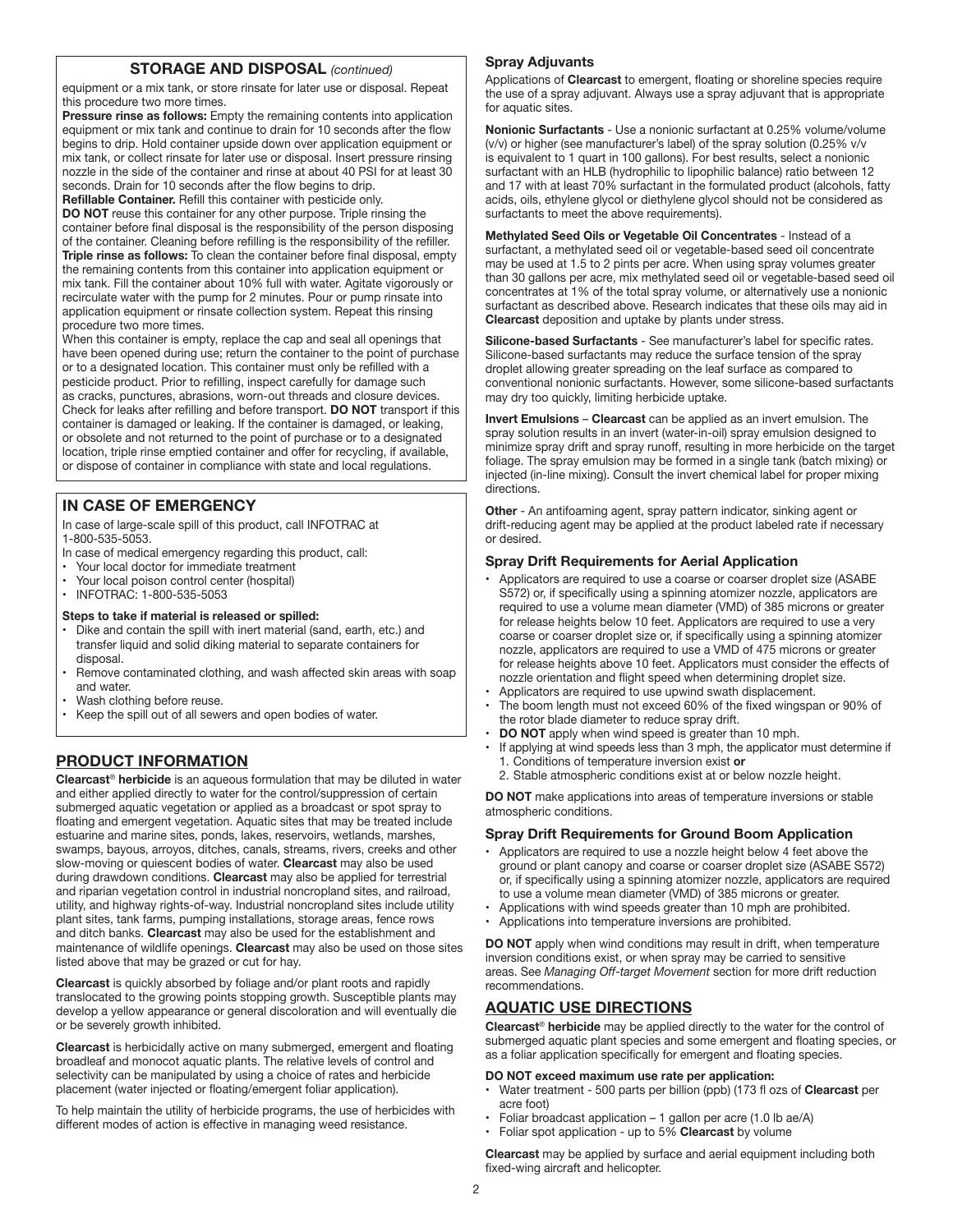#### **Foliar Application**

#### **Targeted Emergent and/or Floating Vegetation Application**

To make surface applications targeting emergent or floating vegetation, uniformly apply with properly calibrated broadcast or spot treatment equipment in 10 or more gallons of water per acre. Spot treatments can be made with up to 5% **Clearcast** by volume. To ensure thorough spray coverage, higher spray volumes may be required when treating areas with large and/or dense vegetation. Use an appropriate spray pressure to minimize the drift potential depending upon spray equipment, conditions and application objectives.

#### **Foliar Treatment of Emergent and Floating Vegetation Guidelines**

- Always use a surfactant for foliar applications of emergent and floating weeds.
- Foliar applications of **Clearcast** may be made as a broadcast spray or as a spot spray with a percent spray solution ranging from 0.25% to 5% **Clearcast** by volume.
- Control will be reduced if spray is washed off foliage by wave action.

In aquatic sites, those application techniques described in the *Terrestrial Use Directions section may be used to treat emergent vegetation.*

#### **Application to Water**

#### **Water Application to Target Submerged and/or Emergent/Floating Vegetation**

**Clearcast** may be broadcast-applied to the water surface or injected below the water surface. **Clearcast** may be applied as undiluted product or diluted with water prior to application. Under surface-matted conditions, inject **Clearcast** below the water surface to achieve better product distribution.

Apply **Clearcast** to water to achieve a final concentration of the active ingredient of no more than 500 ppb. Multiple applications of Clearcast may be made during the annual growth cycle to maintain the desired vegetation response.

| <b>Clearcast Rates Per Treated Surface Acre</b> |                                                            |     |     |       |  |
|-------------------------------------------------|------------------------------------------------------------|-----|-----|-------|--|
| Average                                         | Desired Active Ingredient Concentration (ppb) <sup>†</sup> |     |     |       |  |
| <b>Water Depth</b>                              | 50                                                         | 100 | 200 | 500   |  |
| of Treatment<br>Site (feet)                     | <b>Clearcast Rate per Treated Surface Acre (fl ozs)</b>    |     |     |       |  |
|                                                 | 17                                                         | 35  | 69  | 173   |  |
| $\overline{2}$                                  | 35                                                         | 69  | 138 | 346   |  |
| 3                                               | 52                                                         | 104 | 207 | 518   |  |
| 4                                               | 70                                                         | 138 | 277 | 691   |  |
| 5                                               | 87                                                         | 173 | 346 | 864   |  |
| 6                                               | 104                                                        | 207 | 415 | 1,037 |  |
| 7                                               | 122                                                        | 242 | 484 | 1,210 |  |
| 8                                               | 139                                                        | 277 | 553 | 1,382 |  |
| 9                                               | 157                                                        | 311 | 622 | 1,555 |  |
| 10                                              | 174                                                        | 346 | 691 | 1.728 |  |

† **Clearcast** contains 1.0 pound of active ingredient per gallon.

There are 128 fl ozs in one gallon.

#### **Aerial Application**

**Clearcast** may be applied by both fixed-wing aircraft and helicopter. There is no minimum spray volume when making applications directly to the water. For applications targeting emergent and/or floating vegetation, uniformly apply with properly calibrated equipment in 5 or more gallons of water per surface acre. For best results, make aerial applications using a minimum of 20 gallons per acre.

#### **Drawdown Application**

**Clearcast** may be used in drawdown situations to provide postemergence and/or preemergence control/suppression of aquatic vegetation. Apply **Clearcast** as a broadcast spray at rates up to 1 gallon/A or as a spot spray treatment with up to 5% **Clearcast** by volume. Make applications when water has receded and exposed soil is moist to dry. For postemergence (foliar) applications, wait at least two weeks after application before reintroducing water. When treating irrigation canals, the initial flush of recharge water after application must not be used for irrigation purposes.

#### **RESTRICTIONS**

- **DO NOT** apply **Clearcast** to achieve a total active ingredient concentration in the water greater than 500 ppb.
- **DO NOT** apply more than 1 gallon of **Clearcast** per surface acre for the control of emergent and floating vegetation.

#### **Irrigation Restrictions**

- **DO NOT** use treated water to irrigate greenhouses, nurseries or hydroponics until the imazamox concentration has been determined by an acceptable method to be less than or equal to 1.0 ppb.
- **DO NOT** plant sugar beets, onions, potatoes or non-**CLEARFIELD**® canola in soils that have been previously irrigated with **Clearcast**-treated water until a soil bioassay successfully demonstrates acceptable levels of crop tolerance. The only exception to this restriction is if the water is from foliar applications to emergent and/or floating vegetation in flowing water sites where it has been applied at less than or equal to 1.5 quarts per acre to waters with an average depth of greater than or equal to 4 feet.
- **DO NOT** use **Clearcast**-treated waters resulting in a concentration greater than 50 ppb for irrigation of established (emerged) plants until residue levels have been shown to be less than or equal to 50 ppb by an acceptable method.
- **DO NOT** make **Clearcast** applications in and around golf course irrigation, sod farm irrigation, and vineyard irrigation waterbodies without testing potential irrigation water prior to irrigation and confirming the imazamox concentration to be less than or equal to 1.0 ppb.
- In still or quiescent waters, do not use **Clearcast**-treated water resulting in a concentration greater than 10 ppb for irrigation of newly seeded or newly established plants until residue levels have been shown to be less than or equal to 10 ppb by an acceptable method.
- Wait 24 hours before irrigating from still or quiescent waters after making a **Clearcast** application for submerged vegetation less than 100 feet from an irrigation intake.
- Wait 24 hours before irrigating from still and quiescent waters after making a **Clearcast** application to emergent and/or floating vegetation if greater than 25% of the surface area of the water body has been treated or application was made less than 100 feet from an irrigation intake.
- Flowing waters may be used to irrigate allowable sites with no restrictions when **Clearcast** is applied at less than or equal to 2 quarts per acre to waters with an average depth of greater than or equal to 4 feet.
- After application of **Clearcast** to dry irrigation canals/ditches, the initial flush of water during recharge must not be used for irrigation purposes unless the imazamox concentration has been determined by an acceptable method to be less than 25 ppb.

**Clearcast** applied at less than or equal to 2 quarts per acre in or on waters with a minimum average depth greater than or equal to 4 feet will result in **Clearcast** concentrations less than 50 ppb.

#### **Other Water Use Restrictions**

There are no restrictions on livestock watering, swimming, fishing, domestic use, or use of treated water for agricultural sprays.

#### **Potable Water**

**Clearcast** may be applied to potable water sources at concentrations up to 500 ppb to within a distance of ¼ mile from an active potable water intake. Within ¼ mile of an active potable water intake, **Clearcast** may be applied, but water concentrations resulting from injection and/or foliar applications may not exceed 50 ppb. If water concentrations greater than 50 ppb are required, the potable water intake must be shut and, if necessary, an alternate water supply be made available until the water concentration can be shown to be less than 50 ppb by an acceptable method.

#### **Endangered Plant Species**

To prevent potential negative impacts to endangered plant species, **DO NOT** apply **Clearcast** in a way that adversely affects federally listed endangered and threatened species.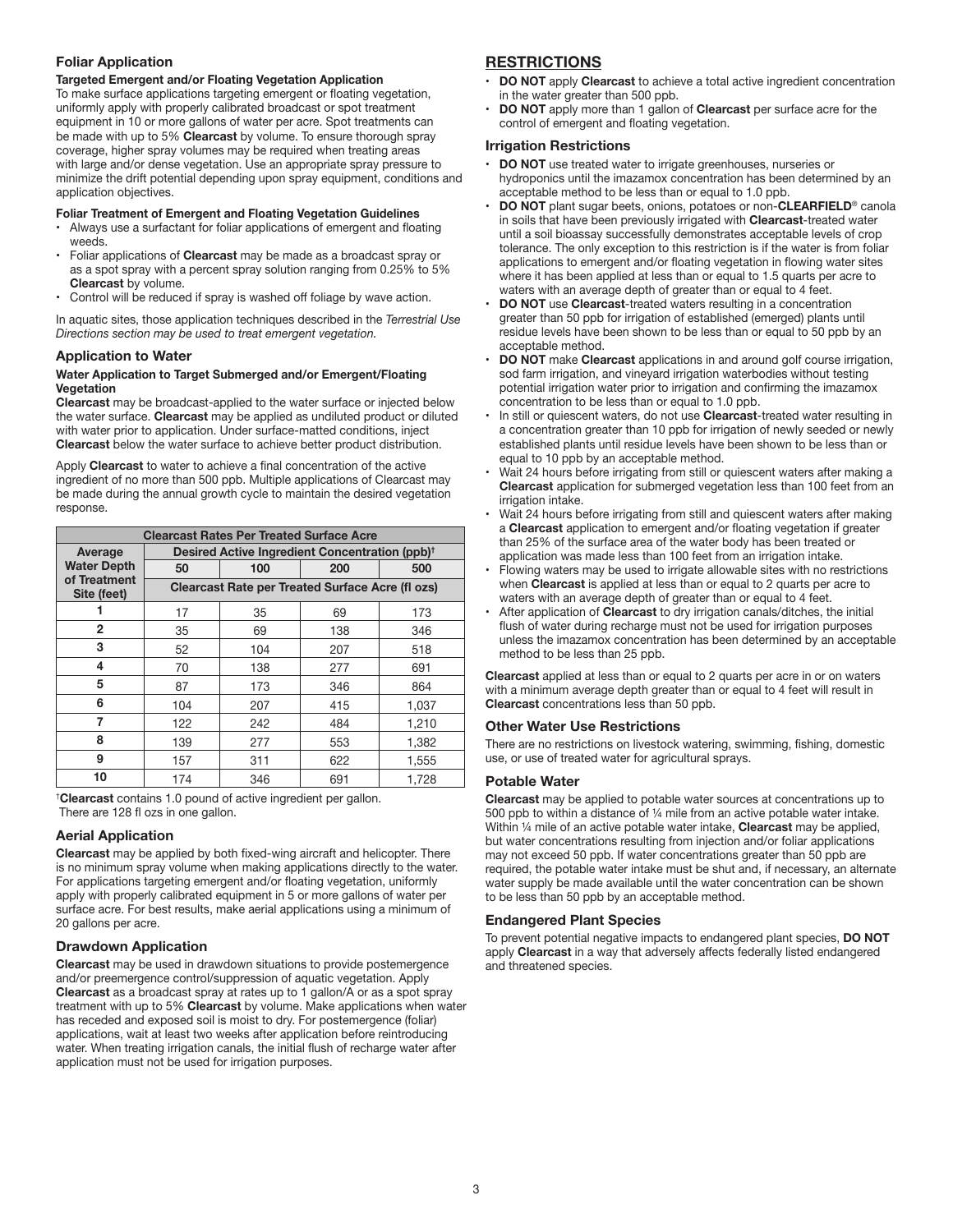## **WEEDS CONTROLLED OR SUPPRESSED BY CLEARCAST**

Efficacy and selectivity of **Clearcast** is dependent upon many factors including: dose, time of year, stage of plant growth, plant susceptibility, method of application, and water movement. Rate selection will be partially dependent on characteristics of the treatment area and whether growth regulation or control is desired. Some areas may require a repeat application to control or suppress regrowth. Consult SePRO Corporation to determine best treatment protocols to manage individual species and to meet specific aquatic plant management objectives.

| Emergent, Floating, and Shoreline Species Controlled with Foliar Application |                                                                                                                                                    |                 |                                                                                                                                                                                                                                                                                                               |  |
|------------------------------------------------------------------------------|----------------------------------------------------------------------------------------------------------------------------------------------------|-----------------|---------------------------------------------------------------------------------------------------------------------------------------------------------------------------------------------------------------------------------------------------------------------------------------------------------------|--|
| <b>Common Name</b>                                                           | <b>Scientific Name</b>                                                                                                                             | Rate (fl ozs/A) | <b>Comments</b>                                                                                                                                                                                                                                                                                               |  |
| Alligatorweed                                                                | Alternanthera philoxeroides                                                                                                                        | 64 to 128       | Repeat applications may be necessary. Add 1 gt/A of AguaPro <sup>®</sup> herbicide for<br>quicker brownout.                                                                                                                                                                                                   |  |
| American lotus                                                               | Nelumbo lutea                                                                                                                                      | 64 to 128       |                                                                                                                                                                                                                                                                                                               |  |
| Arrowhead                                                                    | Sagittaria spp.                                                                                                                                    | 32 to 64        |                                                                                                                                                                                                                                                                                                               |  |
| Cattail                                                                      | Typha spp.                                                                                                                                         | 32 to 64        | Apply after full green up through killing frost.                                                                                                                                                                                                                                                              |  |
| Chinese tallowtree                                                           | Sapium sebiferum                                                                                                                                   | 64 to 128       |                                                                                                                                                                                                                                                                                                               |  |
| Common reed                                                                  | Phragmites spp.                                                                                                                                    | 96 to 128       | Use 1 qt/A methylated seed oil (MSO); apply in late vegetative stage up to killing<br>frost. Also apply as a spot treatment using 1% to 2% Clearcast per spray<br>volume. Older stands of phragmites and stands growing in water may be more<br>difficult to control and will require follow-up applications. |  |
| Common salvinia                                                              | Salvinia minima                                                                                                                                    | 32 to 64        | Apply with MSO or MSO + silicone-based surfactant; retreatment will be<br>necessary.                                                                                                                                                                                                                          |  |
| Floating heart                                                               | Nymphoides spp.                                                                                                                                    | 64 to 128       | Also apply as a spot treatment using 2% to 5% Clearcast and 1% MSO per<br>spray volume.                                                                                                                                                                                                                       |  |
| Floating pennywort                                                           | Hydrocotyle ranunculoides                                                                                                                          | 32 to 64        | Repeat applications may be necessary.                                                                                                                                                                                                                                                                         |  |
| Flowering rush                                                               | <b>Butomus umbellatus</b>                                                                                                                          | 64 to 128       |                                                                                                                                                                                                                                                                                                               |  |
| Four-leaf clover                                                             | Marsilea spp.                                                                                                                                      | 32 to 64        |                                                                                                                                                                                                                                                                                                               |  |
| Frog's bit,<br>Sponge plant                                                  | Lymnobium spp.                                                                                                                                     | 16 to 32        |                                                                                                                                                                                                                                                                                                               |  |
| Giant cane                                                                   | Arundo donax                                                                                                                                       | 64 to 128       |                                                                                                                                                                                                                                                                                                               |  |
| Japanese knotweed                                                            | Polygonum cuspidatum                                                                                                                               | 64 to 128       |                                                                                                                                                                                                                                                                                                               |  |
| Mexican lily                                                                 | Nymphaea mexicana                                                                                                                                  | 32 to 64        |                                                                                                                                                                                                                                                                                                               |  |
| Mosquito fern                                                                | Azolla spp.                                                                                                                                        |                 | Apply using 2% to 5% Clearcast and 1% MSO by volume.                                                                                                                                                                                                                                                          |  |
| Parrotfeather                                                                | Myriophyllum aquaticum                                                                                                                             | 64 to 128       | Apply only to emergent vegetation.                                                                                                                                                                                                                                                                            |  |
| Pickerelweed                                                                 | Pontederia cordata                                                                                                                                 | 32 to 64        |                                                                                                                                                                                                                                                                                                               |  |
| Saltcedar                                                                    | Tamarix spp.                                                                                                                                       | 64 to 128       | Also apply using 2% to 5% Clearcast and 1% MSO per spray volume.                                                                                                                                                                                                                                              |  |
| Smartweed, ladysthumb<br>Smartweed, Pennsylvania<br>Smartweed, swamp         | Polygonum persicaria,<br>Persicaria maculosa<br>Polygonum pensylvanicum,<br>Persicaria pensylvanica<br>Polygonum coccineum,<br>Persicaria amphibia | 64 to 128       |                                                                                                                                                                                                                                                                                                               |  |
| Spatterdock                                                                  | Nuphar lutea                                                                                                                                       | 64 to 128       |                                                                                                                                                                                                                                                                                                               |  |
| Variable-leaf milfoil                                                        | Myriophyllum heterophyllum                                                                                                                         | 64 to 128       | Apply with MSO (1% v/v) as an emergent foliar treatment when plants have<br>emerged on the surface. Also apply as a spot treatment using 1% to 3%<br><b>Clearcast</b> per spray volume.                                                                                                                       |  |
| Water chestnut                                                               | Trapa natans                                                                                                                                       | 64 to 128       | Apply with MSO to emergent part of plant. Also apply as a spot treatment using<br>2% to 5% Clearcast per spray volume.                                                                                                                                                                                        |  |
| Water hyacinth                                                               | Eichhornia crassipes                                                                                                                               | 16 to 32        |                                                                                                                                                                                                                                                                                                               |  |
| Water lettuce                                                                | Pistia stratiotes                                                                                                                                  | 48 to 96        |                                                                                                                                                                                                                                                                                                               |  |
| Water lily                                                                   | Nymphaea spp.                                                                                                                                      | 32 to 64        |                                                                                                                                                                                                                                                                                                               |  |
| Water primrose                                                               | Ludwigia spp.                                                                                                                                      | 32 to 64        | Add 1 gt/A of AquaPro <sup>®</sup> herbicide for quicker brownout.                                                                                                                                                                                                                                            |  |
| Watershield                                                                  | Brasenia schreberi                                                                                                                                 | 48 to 64        |                                                                                                                                                                                                                                                                                                               |  |
| Wild taro                                                                    | Colocasia esculenta                                                                                                                                | 96 to 128       |                                                                                                                                                                                                                                                                                                               |  |

#### **Species Susceptible to Water-injected Applications**

The following categories are provided to define species that may be growth regulated or controlled with 50 to 500 ppb **Clearcast**® **herbicide** following in-water applications: susceptible, moderately susceptible, and less susceptible. The rates associated with each susceptibility category, including the **Special Weed Control** section, are provided as guidance with the overriding allowance that an application rate from 50 to 500 ppb may be used depending on the aquatic vegetation management objective and the characteristics of the aquatic vegetation and water body being treated.

Some species that are susceptible to foliar applications of **Clearcast** may be less susceptible to in-water applications. Use of higher rates are necessary to achieve desired control/suppression in areas of greater water exchange; when treating more mature or less susceptible plants; when targeting more difficult-to-control aquatic species; and when treating small areas in larger

bodies of water (partial or spot treatments). Lower concentrations are generally used when conducting early season large-scale treatments; when greater selectivity is desired; and treating larger areas, more immature or susceptible plants, and areas with less potential for rapid water exchange.

Use of lower rates may increase selectivity on some species within the same category. Effects on susceptible plants can range from control to growth regulation depending on treatment site characteristics, exposure time, and application rate. Susceptible plant species may exhibit herbicide stress or reduced growth during active treatment phases. Whole lake applications with lower rates may provide plant growth regulation or greater selectivity while higher rates will generally provide broader activity.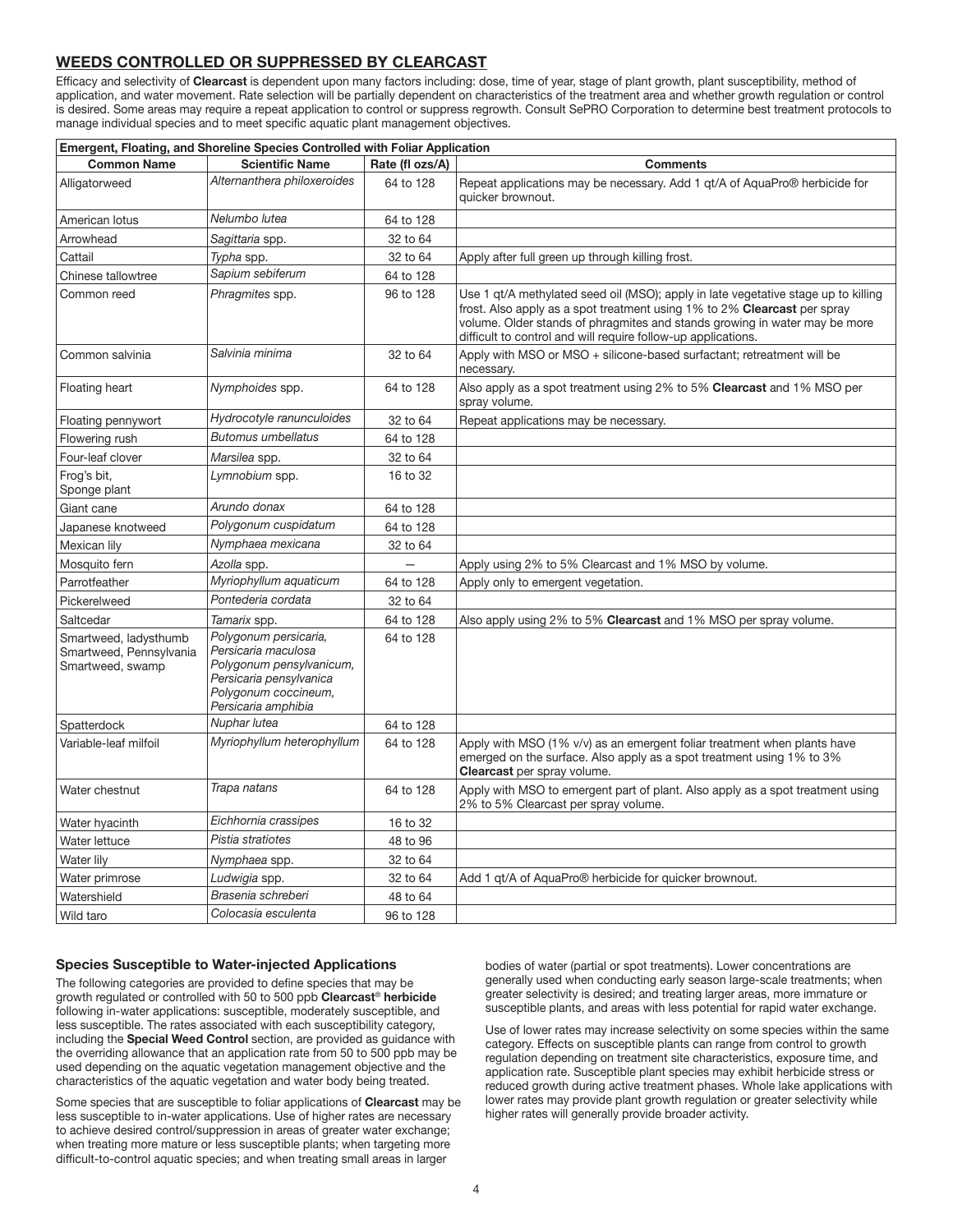#### **Susceptible Vascular Aquatic Plants (50 to 200 ppb)**

| <b>Common Name</b>    | <b>Scientific Name</b> |
|-----------------------|------------------------|
| Curlyleaf pondweed    | Potamogeton crispus    |
| Eurasian watermilfoil | Myriophyllum spicatum  |
| Hydrilla              | Hydrilla verticillata  |
| Sago pondweed         | Stuckenia pectinata    |
| Water hyacinth        | Eichhornia crassipes   |
| Water stargrass       | Heteranthera dubia     |

#### **Moderately Susceptible Vascular Aquatic Plants (100 to 300 ppb)**

| <b>Common Name</b>    | <b>Scientific Name</b>     |
|-----------------------|----------------------------|
| American pondweed     | Potamogeton nodosus        |
| Bladderwort           | Utricularia spp.           |
| Frog's bit            | Lymnobium spongia          |
| Illinois pondweed     | Potamogeton illinoensis    |
| Pickerelweed          | Pontederia cordata         |
| Salvinia              | Salvinia spp.              |
| Spikerush             | Eleocharis baldwinii       |
| Variable-leaf milfoil | Myriophyllum heterophyllum |
| Wigeon grass          | Ruppia maritima            |

#### **Less Susceptible Vascular Aquatic Plants (200 to 500 ppb)**

| <b>Common Name</b> | <b>Scientific Name</b>      |
|--------------------|-----------------------------|
| <b>Bulrush</b>     | Schoenoplectus californicus |
| Cattail            | Typha spp.                  |
| Coontail           | Ceratophyllum demersum      |
| Eelgrass, Japanese | Zostera japonica            |
| Egeria             | Egeria densa                |
| Flowering rush     | <b>Butomus umbellatus</b>   |
| Southern naiad     | Najas guadalupensis         |
| Spatterdock        | Nuphar lutea                |
| Water lily         | Nymphaea odorata            |
| Watershield        | Brasenia schreberi          |

#### **Special Weed Control**

**Eurasian Watermilfoil.** Apply **Clearcast herbicide** at 100 to 200 ppb to actively growing plants early in the growing season. Applications made to mature Eurasian watermilfoil (vegetation topped out) may require multiple applications.

**Hydrilla**. Apply **Clearcast** at 150 to 200 ppb to actively growing plants early in the growing season. Applications made prior to topped-out hydrilla may require repeat application. A single application of 50 to 75 ppb can be used to suppress and growth-regulate hydrilla for up to 10 to 12 weeks. If desired, an additional 50 to 75 ppb can be applied to extend the period of growth suppression when normal hydrilla growth resumes.

**Japanese Eelgrass**. Japanese eelgrass is a submerged aquatic plant which can be found in tidal and intertidal areas. Clearcast herbicide may be applied directly to the water or directly to the plant (e.g. at low tide).

**• Low-tide application** - To make applications when the plant is exposed at low tide, uniformly apply with properly calibrated broadcast or spot treatment equipment in 10 or more gallons of water per acre. An appropriate spray adjuvant approved for aquatic use may be used but is not required. Spot treatments can be made with up to 5% Clearcast by volume. To ensure thorough spray coverage, higher spray volumes may be required when treating areas with large and/or dense vegetation. Use an appropriate spray pressure to minimize drift potential depending upon spray equipment, conditions, and application objectives. Apply 4 fl ozs to 32 fl ozs Clearcast/A. Use the lower rate for management of seedlings. An appropriate aquatic use spray adjuvant may be used but is not required.

**• In-water application** - When Japanese eelgrass is submerged, Clearcast may be broadcast-applied to the water surface or injected below the water surface. Clearcast may be applied as undiluted product or diluted with water before application. Under surface-matted conditions, inject Clearcast below the water surface to achieve better product distribution. Apply Clearcast to water to achieve a final concentration of the active ingredient of no more than 500 ppb. Multiple applications of Clearcast may be made during the annual growth cycle to maintain the desired vegetation response.

**Sago Pondweed.** In dry ditches (drainage and irrigation), sago pondweed may be controlled or growth-suppressed with soil-applied **Clearcast** at 64 to 128 fl ozs/A. In irrigation canals, apply **Clearcast** after drawdown and prior to water recharge.

## **TERRESTRIAL USE DIRECTIONS Restrictions**

- The maximum amount of active ingredient that can be applied is 1 gallon (equivalent to 1 pound of active ingredient as the free acid) per acre per year.
- **DO NOT** exceed 2 applications of **Clearcast** per year.

**Clearcast** may be applied with ground and aerial equipment including both fixed-wing aircraft and helicopter. Applications may be made using foliar broadcast spray, foliar spot spray, injection (hack and squirt), frill and girdle, cut stump, or basal methods.

#### **Broadcast Spray Application**

**DO NOT** apply more than 1 gallon of **Clearcast** per acre per year.

#### **Foliar Spot Application**

Apply **Clearcast** as a percent solution, containing up to 5% **Clearcast** by volume.

#### **Injection (Hack and Squirt), Frill and Girdle, and Cut Stump Application**

Treatments may be made using up to 100% **Clearcast** by volume.

#### **Basal Application**

Treatments can be made using up to 25% **Clearcast** by volume. Basal applications require the use of a good emulsion system to maintain **Clearcast** in a stable emulsion with the penetrating agent being used.

All foliar applications of **Clearcast** require the use of a spray adjuvant. Refer to *Spray Adjuvants* section for additional information.

#### **Managing Off-target Movement**

The following information is general guidance for managing and minimizing off-target exposure of this product. Specific use directions in this label may vary from these general guidelines depending on the application method and objectives and should supersede the information provided below.

Avoiding spray drift at the application site is the responsibility of the applicator. The interaction of many equipment-related and weather-related factors determines the potential for spray drift. The applicator and the grower are responsible for considering all these factors when making decisions.

The following drift management requirements must be followed to avoid off-target drift movement from aerial applications:

- 1. The distance of the outermost nozzles on the boom must not exceed ¾ the length of the fixed wingspan or 90% of rotor blade diameter.
- 2. Nozzles must always point backward parallel with the airstream and never be pointed downward more than 45 degrees.
- 3. **DO NOT** apply if wind speed is greater than 10 mph, except when making injection or subsurface applications to water.

Where states have more stringent regulations, they must be observed.

The applicator must be familiar with and take into account the information covered in the following aerial drift reduction advisory information.

#### **Information on Droplet Size**

The most effective way to reduce drift potential is to apply large droplets. The best drift management strategy is to apply the largest droplets that provide sufficient coverage and control. Applying larger droplets reduces drift potential but will not prevent drift if applications are made improperly or under unfavorable environmental conditions (see *Wind; Temperature and Humidity;*  and *Temperature Inversions*).

#### **Controlling Droplet Size:**

- **Volume** Use high flow rate nozzles to apply the highest practical spray volume. Nozzles with higher rated flows produce larger droplets.
- **Pressure DO NOT** exceed the nozzle manufacturer's recommended pressures. For many nozzle types, lower pressure produces larger droplets. When higher flow rates are needed, use higher flow rate nozzles instead of increasing pressure.
- **Number of Nozzles** Use the minimum number of nozzles that provides uniform coverage.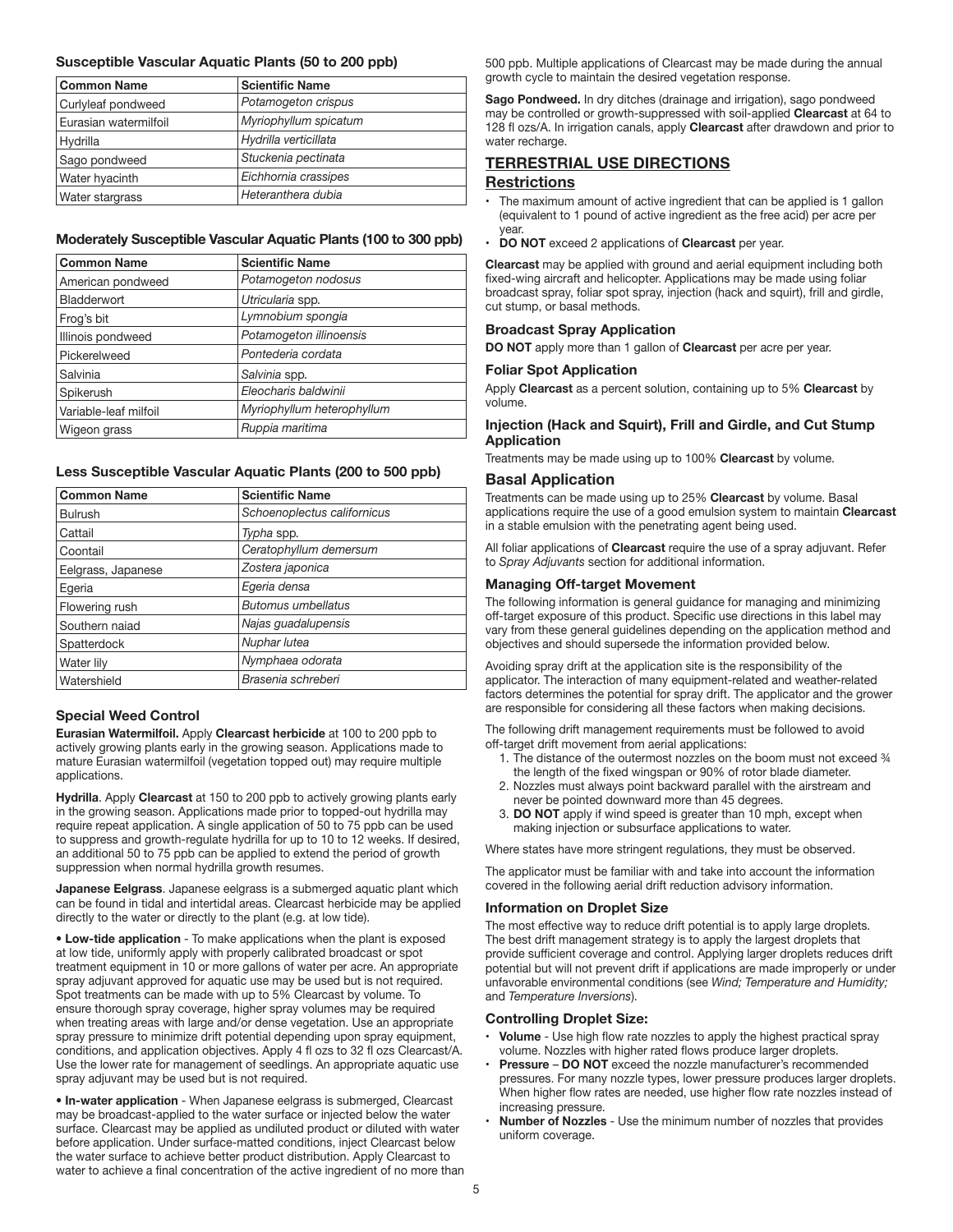- **Nozzle Orientation** Orienting nozzles so that the spray is released parallel to the airstream produces larger droplets than other orientations and is recommended practice. Significant deflection from the horizontal will reduce droplet size and increase drift potential.
- **Nozzle Type** Use a nozzle type that is designed for the intended application. With most nozzle types, narrower spray angles produce larger droplets. Consider using low-drift nozzles. Solid-stream nozzles oriented straight back produce the largest droplets and the lowest drift.

#### **Boom Length**

For some use patterns, reducing the effective boom length to less than 34 of the fixed wingspan or 90% of rotor blade diameter may further reduce drift without reducing swath width.

#### **Application Height**

Applications must not be made at a height greater than 10 feet above the top of the largest plants unless a greater height is required for aircraft safety. Making applications at the lowest height that is safe reduces exposure of droplets to evaporation and wind.

#### **Swath Adjustment**

When applications are made with a crosswind, the swath will be displaced downwind. Therefore, on the upwind and downwind edges of the field, the applicator must compensate for this displacement by adjusting the path of the aircraft upwind. Swath adjustment distance should increase with increasing drift potential (higher wind, smaller droplets, etc.).

#### **Wind**

Drift potential is lowest between wind speeds of 2 to 10 mph. However, many factors, including droplet size and equipment type, determine drift potential at any given speed. Application must be avoided below 2 mph due to variable wind direction and high inversion potential.

**NOTE:** Local terrain can influence wind patterns. Every applicator must be familiar with local wind patterns and how they affect spray drift.

#### **Temperature and Humidity**

When making applications in low relative humidity, set up equipment to produce larger droplets to compensate for evaporation. Droplet evaporation is most severe when conditions are both hot and dry.

#### **Temperature Inversions**

Applications must not occur during a temperature inversion because drift potential is high. Temperature inversions restrict vertical air mixing that causes small suspended droplets to remain in a concentrated cloud. This cloud can move in unpredictable directions due to the light, variable winds common during inversions. Temperature inversions are characterized by increasing temperatures with altitude and are common on nights with limited cloud cover and light-to-no wind. They begin to form as the sun sets and often continue into the morning. Their presence can be indicated by ground fog; however, if fog is not present, inversions can also be identified by the movement of smoke from a ground source or an aircraft smoke generator. Smoke that layers and moves laterally in a concentrated cloud (under low wind conditions) indicates an inversion, while smoke that moves upward and rapidly dissipates indicates good vertical air mixing.

#### **Sensitive Areas**

The pesticide must only be applied when the potential for drift to adjacent sensitive areas (e.g. residential areas, bodies of water, known habitat for threatened or endangered species, or crops) is minimal (e.g. when wind is blowing away from the sensitive areas).

To the extent consistent with the applicable law, applicator is responsible for any loss or damage which results from spraying **Clearcast** in a manner other than directed in this label. In addition, applicator must follow all applicable state and local regulations and ordinances in regard to spraying.

**Clearcast** may be used for the control of the following plant species. **Clearcast** may be effective for the control or suppression of additional plant species not listed below. The use of **Clearcast** for the control or suppression of undesirable plants not listed below may be done at the discretion of the user.

**To the extent consistent with applicable law, the user assumes responsibility for any lack of control or suppression associated with application to weeds not listed on this label.**

| <b>Weeds Controlled</b>                |                                              |                                       |                                                                                                                  |
|----------------------------------------|----------------------------------------------|---------------------------------------|------------------------------------------------------------------------------------------------------------------|
| <b>Common Name</b>                     | <b>Scientific Name</b>                       | <b>Rate Foliar</b><br>$(fI \, ozs/A)$ | <b>Comments</b>                                                                                                  |
| Alligator weed                         | Alternanthera philoxeroides                  | 64 to 128                             | Addition of AquaPro® herbicide will improve efficacy.                                                            |
| Annual ryegrass                        | I olium multiflorum                          | 16 to 32                              |                                                                                                                  |
| Artichoke, Jerusalem                   | Helianthus tuberosus                         | 64 to 128                             |                                                                                                                  |
| Bedstraw                               | Galium aparine                               | 64 to 128                             |                                                                                                                  |
| Beet, wild                             | Beta procumbens                              | 64 to 128                             |                                                                                                                  |
| Brazilian pepper*<br>Christmasberry*   | Schinus terebinthifolius                     | 96 to 128                             | Also apply using 2% to 5% Clearcast per spray volume                                                             |
| Buckwheat, wild                        | Polygonum convolvulus                        | 64 to 128                             |                                                                                                                  |
| <b>Buttercup</b>                       | Ranunculus spp.                              | 64 to 128                             |                                                                                                                  |
| California bulrush*                    | Schoenoplectus californicus                  | 64 to 128                             |                                                                                                                  |
| Camphor tree*                          | Cinnamomum camphora                          | 2% to 5% v/v                          |                                                                                                                  |
| Canola, volunteer<br>(non-Clearfield®) | <b>Brassica campestris</b><br>Brassica napus | 64 to 128                             |                                                                                                                  |
| Cattail                                | Typha spp.                                   | 32 to 64                              |                                                                                                                  |
| Chickweed, common                      | Stellaria media                              | 64 to 128                             |                                                                                                                  |
| Chinese tallowtree:<br>Popcorn tree    | Sapium sebiferum                             | 64 to 128                             | See Special Weed Control section.                                                                                |
| Cocklebur, common                      | Xanthium strumarium                          | 64 to 128                             |                                                                                                                  |
| Filaree, redstem<br>Filaree, whitestem | Erodium cicutarium<br>Erodium moschatum      | 64 to 128                             |                                                                                                                  |
| Flixweed                               | Descurainia sophia                           | 64 to 128                             |                                                                                                                  |
| Giant ragweed**                        | Ambrosia trifida                             | 32 to 64                              |                                                                                                                  |
| Henbit                                 | Lamium amplexicaule                          | 64 to 128                             |                                                                                                                  |
| Jamaican nightshade*                   | Solanum jamaicense                           | 2% to 5% v/v                          |                                                                                                                  |
| Japanese stiltgrass                    | Microstegium vimineum                        | 32 to 64                              | Use MSO at 1% by spray volume. Clearcast will provide some residual<br>control of subsequent seedling emergence. |
| Jimsonweed                             | Datura stramonium                            | 64 to 128                             |                                                                                                                  |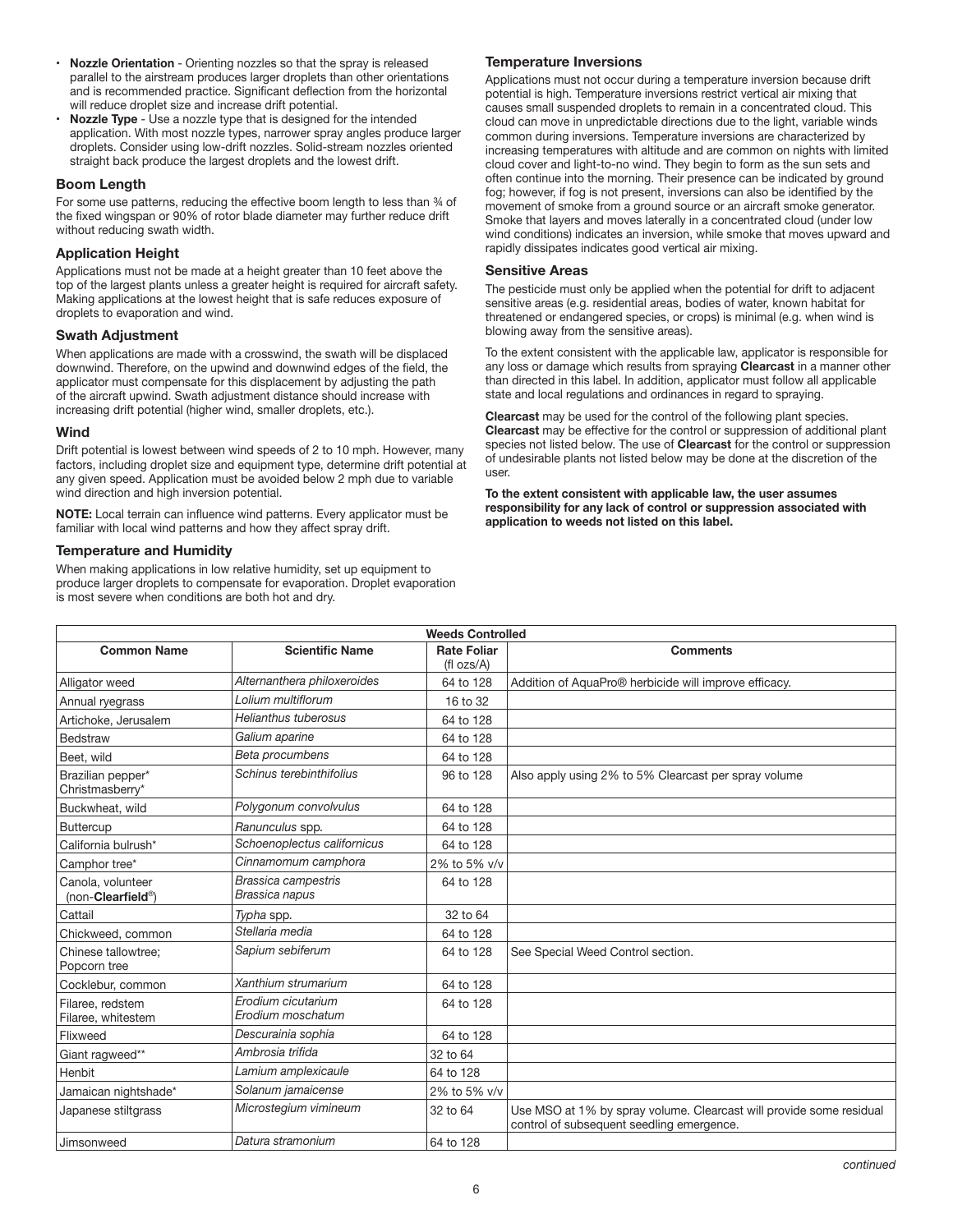| <b>Weeds Controlled (continued)</b>                                                                                                       |                                                                                                                                                    |                                     |                                                                                                                                                                                                                                                                                                                  |
|-------------------------------------------------------------------------------------------------------------------------------------------|----------------------------------------------------------------------------------------------------------------------------------------------------|-------------------------------------|------------------------------------------------------------------------------------------------------------------------------------------------------------------------------------------------------------------------------------------------------------------------------------------------------------------|
| <b>Common Name</b>                                                                                                                        | <b>Scientific Name</b>                                                                                                                             | <b>Rate Foliar</b><br>(fl $ozs/A$ ) | <b>Comments</b>                                                                                                                                                                                                                                                                                                  |
| Johnsongrass, rhizome<br>Johnsongrass, seedling                                                                                           | Sorghum halepense                                                                                                                                  | 32 to 64<br>16 to 32                |                                                                                                                                                                                                                                                                                                                  |
| Knotweed, prostrate                                                                                                                       | Polygonum aviculare                                                                                                                                | 64 to 128                           |                                                                                                                                                                                                                                                                                                                  |
| Kochia                                                                                                                                    | Kochia scoparia                                                                                                                                    | 64 to 128                           |                                                                                                                                                                                                                                                                                                                  |
| Lambsquarters, common                                                                                                                     | Chenopodium album                                                                                                                                  | 64 to 128                           |                                                                                                                                                                                                                                                                                                                  |
| Lettuce, miner's                                                                                                                          | Montia perfoliata                                                                                                                                  | 64 to 128                           |                                                                                                                                                                                                                                                                                                                  |
| Mallow, common<br>Mallow, Venice                                                                                                          | Malva neglecta Hibiscus trionum                                                                                                                    | 64 to 128                           |                                                                                                                                                                                                                                                                                                                  |
| Mustard spp.                                                                                                                              | Brassica spp.                                                                                                                                      | 64 to 128                           |                                                                                                                                                                                                                                                                                                                  |
| Nettle, burning                                                                                                                           | Urtica urens                                                                                                                                       | 64 to 128                           |                                                                                                                                                                                                                                                                                                                  |
| Nettleleaf goosefoot                                                                                                                      | Chenopodium murale                                                                                                                                 | 64 to 128                           |                                                                                                                                                                                                                                                                                                                  |
| Nightshade, black<br>Nightshade, Eastern black<br>Nightshade, hairy                                                                       | Solanum nigrum<br>Solanum ptycanthum<br>Solanum sarrachoides                                                                                       | 64 to 128                           |                                                                                                                                                                                                                                                                                                                  |
| Old world climbing fern*                                                                                                                  | Lygodium microphyllum                                                                                                                              | 5% v/v                              |                                                                                                                                                                                                                                                                                                                  |
| Pennycress, field                                                                                                                         | Thlaspi arvense                                                                                                                                    | 64 to 128                           |                                                                                                                                                                                                                                                                                                                  |
| Phragmites*                                                                                                                               | Phragmites australis                                                                                                                               |                                     | Use 1 gt/A methylated seed oil (MSO); apply in late vegetative stage up<br>to killing frost. Also apply as a spot treatment using 1% to 2% Clearcast<br>per spray volume. Older stands of phragmites and stands growing<br>in water may be more difficult to control and will require follow-up<br>applications. |
| Pigweed, prostrate<br>Pigweed, redroot<br>Pigweed, smooth<br>Pigweed, spiny                                                               | Amaranthus blitoides<br>Amaranthus retroflexus<br>Amaranthus hybridus<br>Amaranthus spinosus                                                       | 64 to 128                           |                                                                                                                                                                                                                                                                                                                  |
| Puncturvine                                                                                                                               | Tribulus terrestris                                                                                                                                | 64 to 128                           |                                                                                                                                                                                                                                                                                                                  |
| Purple loosestrife*                                                                                                                       | Lythrum salicaria                                                                                                                                  | 32 to 64                            |                                                                                                                                                                                                                                                                                                                  |
| Purslane, common                                                                                                                          | Portulaca oleracea                                                                                                                                 | 64 to 128                           |                                                                                                                                                                                                                                                                                                                  |
| Radish, wild                                                                                                                              | Raphanus raphanistrum                                                                                                                              | 64 to 128                           |                                                                                                                                                                                                                                                                                                                  |
| Ragweed, common<br>Ragweed, giant                                                                                                         | Ambrosia artemisiifolia<br>Ambrosia trifida                                                                                                        | 64 to 128                           |                                                                                                                                                                                                                                                                                                                  |
| Rocket, London<br>Rocket, yellow                                                                                                          | Sisymbrium irio<br>Barbarea vulgaris                                                                                                               | 64 to 128                           |                                                                                                                                                                                                                                                                                                                  |
| Saltcedar*                                                                                                                                | Tamarix spp.                                                                                                                                       | 64 to 128                           | Also apply using 2% to 5% Clearcast and 1% MSO per spray volume.                                                                                                                                                                                                                                                 |
| Sedge*, purple<br>Sedge*, yellow                                                                                                          | Cyperus rotundus<br>Cyperus esculentus                                                                                                             | 32 to 64                            | Also apply using 2% to 5% Clearcast per spray volume.                                                                                                                                                                                                                                                            |
| Shepherd's-purse                                                                                                                          | Capsella bursa-pastoris                                                                                                                            | 64 to 128                           |                                                                                                                                                                                                                                                                                                                  |
| Smartweed, ladysthumb<br>Smartweed, Pennsylvania<br>Smartweed, swamp                                                                      | Polygonum persicaria,<br>Persicaria maculosa<br>Polygonum pensylvanicum,<br>Persicaria pensylvanica<br>Polygonum coccineum,<br>Persicaria amphibia | 64 to 128                           |                                                                                                                                                                                                                                                                                                                  |
| Spike rush*                                                                                                                               | Eleocharis spp.                                                                                                                                    | 64 to 128                           |                                                                                                                                                                                                                                                                                                                  |
| Spurge, prostrate                                                                                                                         | Euphorbia maculata                                                                                                                                 | 64 to 128                           |                                                                                                                                                                                                                                                                                                                  |
| Sunflower, common                                                                                                                         | Helianthus annuus                                                                                                                                  | 64 to 128                           |                                                                                                                                                                                                                                                                                                                  |
| Swinecress                                                                                                                                | Coronopus didymus                                                                                                                                  | 64 to 128                           |                                                                                                                                                                                                                                                                                                                  |
| Tansymustard, green                                                                                                                       | Descurainia pinnata                                                                                                                                | 64 to 128                           |                                                                                                                                                                                                                                                                                                                  |
| Taro                                                                                                                                      | Taro spp.                                                                                                                                          | 64 to 128<br>5% v/v                 |                                                                                                                                                                                                                                                                                                                  |
| Thistle, Russian                                                                                                                          | Salsola iberica                                                                                                                                    | 64 to 128                           |                                                                                                                                                                                                                                                                                                                  |
| Tropical soda apple*                                                                                                                      | Solanum viarum                                                                                                                                     | 2% to 5% v/v                        |                                                                                                                                                                                                                                                                                                                  |
| Water primrose                                                                                                                            | Ludwigia spp.                                                                                                                                      | 32 to 64                            | Addition of AquaPro® herbicide will improve efficacy.                                                                                                                                                                                                                                                            |
| Wetland nightshade*                                                                                                                       | Solanum tampicense                                                                                                                                 | 2% to 5% v/v                        |                                                                                                                                                                                                                                                                                                                  |
| Whitetop* Hoary cress*                                                                                                                    | Cardaria draba                                                                                                                                     | 8 to 16                             |                                                                                                                                                                                                                                                                                                                  |
| Willoweed panicle                                                                                                                         | Epilobium brachycarpum                                                                                                                             | 64 to 128                           |                                                                                                                                                                                                                                                                                                                  |
| Velvetleaf                                                                                                                                | Abutilon theophrasti                                                                                                                               | 64 to 128                           |                                                                                                                                                                                                                                                                                                                  |
| * Use not permitted in California unless otherwise directed by supplemental labeling<br>** Suppression of larger, well-established plants |                                                                                                                                                    |                                     |                                                                                                                                                                                                                                                                                                                  |

In general, the use of methylated seed oil (MSO) at 1% v/v will provide the best control with foliar applications.